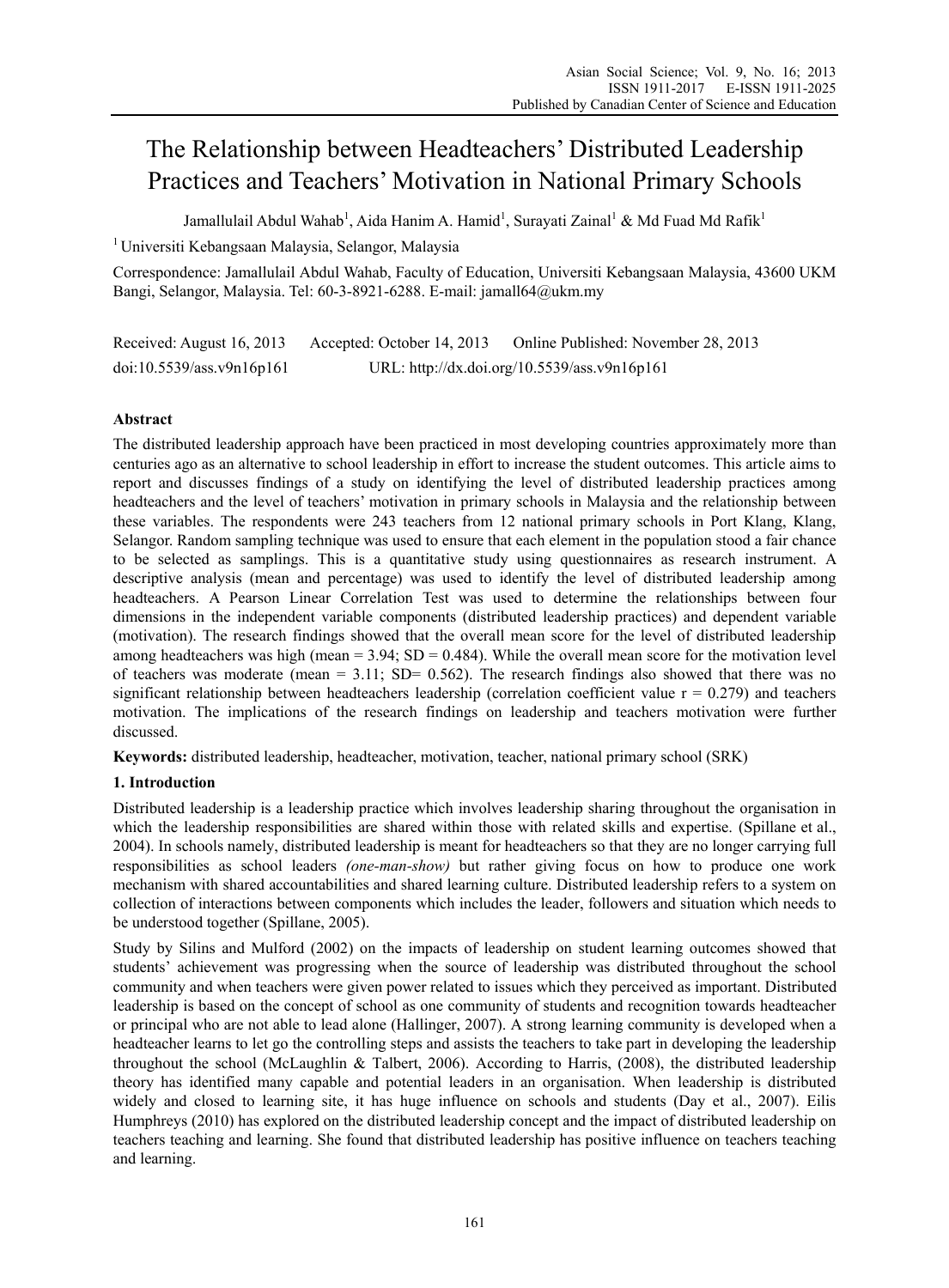Excellent leadership practices among headteachers are needed in national schools administration. In leading the national primary schools, headteachers are not only responsible towards school management but also teachers and students. The effectiveness of schools depends on the level of leadership approach practised by headteachers (Mohammed Sani & Jamalullail, 2012). The leadership approach discussed in this article is distributed leadership. The policy of Malaysia Education Quality Standard (KPM, 2010) stated that parents were frequently questioning the quality of education received by their children in schools which giving the message that they no longer have the confidence on the ability of the schools to educate their children especially on the attitude of students after schools which are not up to the expectation of society and the country (UPE, 2010). According to Humphreys (2010), the practices of leadership among headteachers are able to deliver huge impact on the level of work performance among teachers because good leadership is well-accepted by the subordinates. This scenario is related to the leadership practices of administrators and level of motivation among teachers.

Some teachers do not like to get involved in decision-making process because most teachers are not motivated and they do not prefer to spend time in attending the school meetings. Teachers prefer to teach as compared to getting involved and committed to decision-making. This has to do with the implementation of limited empowerment process at school level (Abd Ghani, 2009). At school level, the involvement of teachers in decision-making process is an important issue. In distributed leadership practice, not everyone makes decision but everyone has the expertise and knowledge which contributes to the decision-making process. The distributed leadership practised by the headteachers could orientate the teachers to change the values and attitudes towards commitment of educational mission and vision (Sadariah, 2001). In addition, teachers have the opportunity to enhance and increase their leadership ability in preparing themselves to become future quality school leaders (KPM, 2013).

## **2. Research Objective**

The objectives of this research are as follows:

1) To identify the level of distributed leadership practices among headteachers in national primary schools in Port Klang Zone, Selangor

2) To identify the level of motivation among teachers in national primary schools in Port Klang Zone, Selangor

3) To determine the relationship between the distributed leadership practices among headteachers and teachers' motivation in national primary schools in Port Klang Zone, Selangor.

#### **3. Methodology**

#### *3.1 Research Design*

This is a quantitative research and it uses survey approach in which questionnaires is used as research instrument. This study has two variables: independent variable and dependent variable. The dependent variable measured in this study is the level of motivation of teachers in national primary schools. Meanwhile the independent variable is the level of distributed leadership practices among headteachers in national primary schools. The analysis of the conducted pilot test showed that the instrument has high reliability (Cronbach's Alpha of 0.84 to 0.94).

#### *3.2 Sampling and Research Site*

Table 1 showed that the research respondents were 243 teachers from 12 national primary schools in Port Klang Zone, Klang, Selangor. The random sampling technique is used to ensure that every element in the population stand a fair chance to be selected as samplings.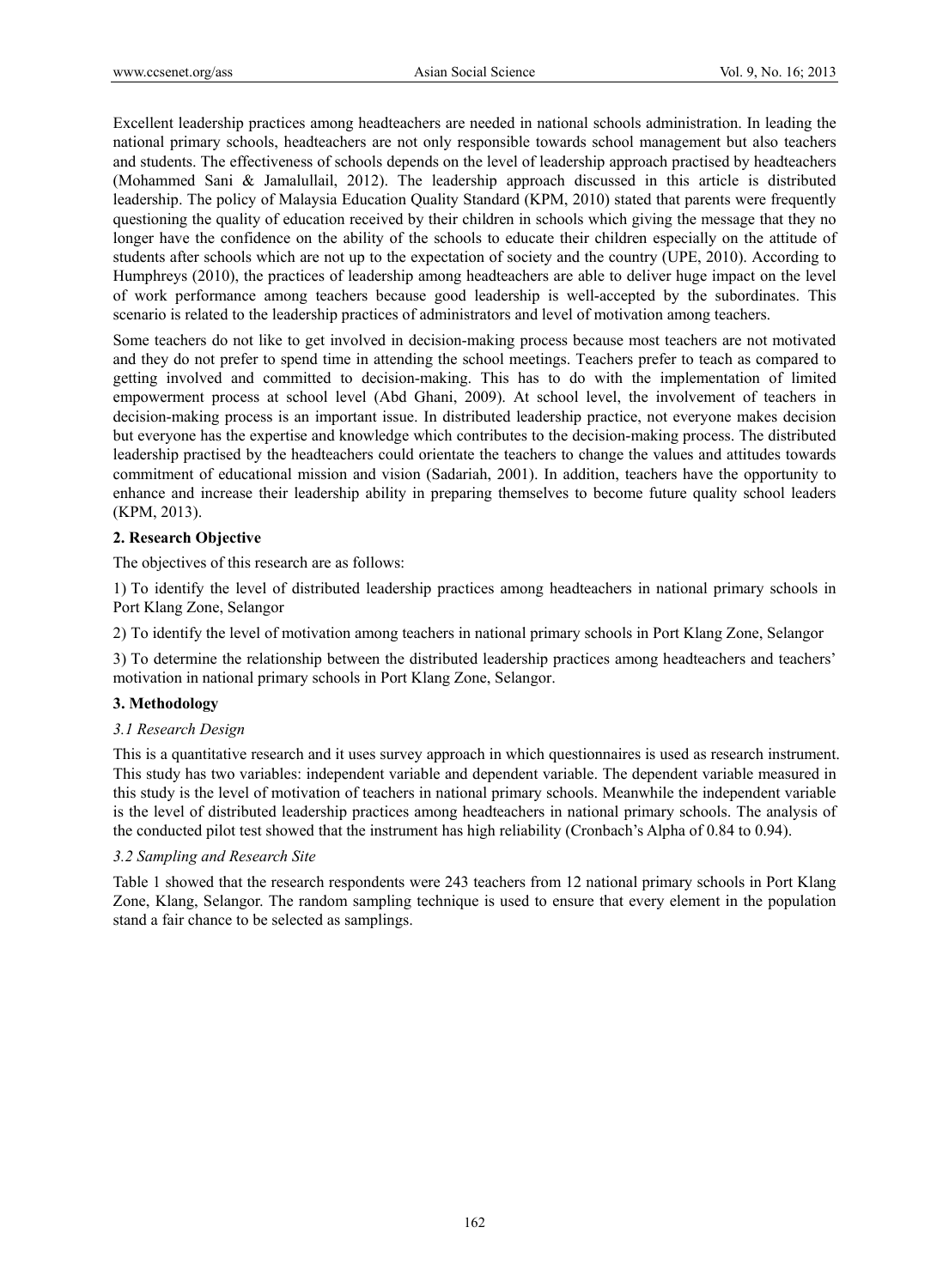| No                      | School Code      | No. of teachers | No. of samplings | Percentage $(\% )$ |
|-------------------------|------------------|-----------------|------------------|--------------------|
| $\mathbf{1}$            | SRK 1            | 72              | 25               | 35                 |
| $\mathbf{2}$            | SRK <sub>2</sub> | 51              | 18               | 35                 |
| 3                       | SRK <sub>3</sub> | 22<br>63        |                  | 35                 |
| $\overline{\mathbf{4}}$ | SRK4             | 69              | 24               | 35                 |
| 5                       | SRK 5            | 96              | 34               | 35                 |
| 6                       | SRK 6            | 76              | 27               | 35                 |
| 7                       | SRK <sub>7</sub> | 70              | 25               | 35                 |
| 8                       | SRK 8            | 41              | 14               | 35                 |
| 9                       | SRK 9            | 58              | 20               | 35                 |
| 10                      | <b>SRK 10</b>    | 34              | 12               | 35                 |
| 11                      | <b>SRK 11</b>    | 31              | 11               | 35                 |
| 12                      | <b>SRK 12</b>    | 29              | 10               | 35                 |
|                         |                  | 690             | 243              |                    |

Table 1. Distribution of respondents and national primary schools (SRK)

#### *3.3 Research Instrument*

The research instrument used in this study is a set of questionnaires which comprises of three parts: A, B and C. Part A is questions on the background of respondents. To identify the level of *distributed leadership*, an instrument developed by Connecticut State Department of Education (CSDE) is adapted in Part B. The instrument is known as *Distributed Leadership Readiness Scale* (DLRS). In part C**,** 38 questions are used to measure the level of motivation by using the instrument known as *Questionnaire Measure of Individual Differences in Achieving Tendency* (QMAT). Each item is measured by using Likert Scale 1- Totally Disagree, 2-Disagree, 3-Neutral, 4-Agree dan 5-Totally Agree.

#### *3.4 Data Analysis*

Descriptive analysis is used to identify the level of distributed leadership among headteachers (mean and standard deviation). The level of distributed leadership among headteachers in the schools of Port Klang Zone comprises of four distributed leadership: set and shared mission, vision and school goals, school culture, shared responsibilities and leadership practices. Meanwhile a linear Pearson correlation test is used to determine the relationship between four dimensions of the independent variable component (distributed leadership practices) and dependent variable (motivation). The obtained data is recorded and processed by using *Statistical Package for the Social Sciences* (SPSS) version 18.0.

#### **4. Research Findings and Discussion**

*4.1 Level of Distributed Leadership Practices among Headteachers* 

|  |  | Table 2. Mean value of level of distributed leadership among headteachers |
|--|--|---------------------------------------------------------------------------|
|  |  |                                                                           |

| No             | Construct/Dimension of Distributed Leadership   | Mean |
|----------------|-------------------------------------------------|------|
|                | Set and shared mission, vision and school goals | 3.82 |
|                | School culture                                  | 4.04 |
|                | Shared responsibilities                         | 3.93 |
| $\overline{4}$ | Leadership practices                            | 3.61 |
|                | Overall mean average                            | 3.85 |

Table 2 showed the overall mean average value of the level of distributed leadership among headteachers is 3.85. Based on Table 3, t the level of distributed leadership is high. The findings obviously showed that the distributed leadership practices among headteachers in national primary schools in Port Klang Zone are at high level. All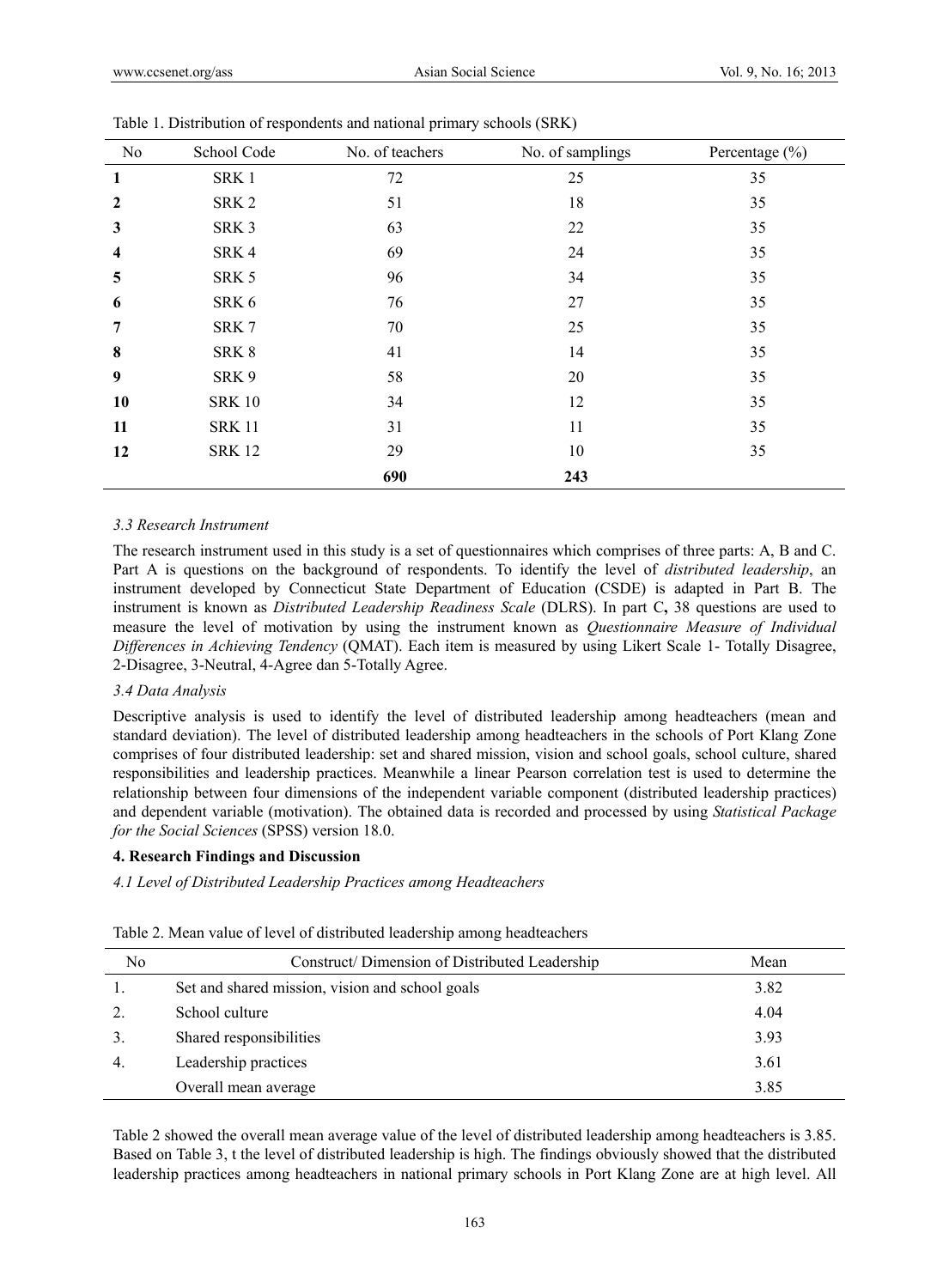four dimensions of distributed leadership measured showed high level of practices (mean=3.82, 4.04, 3.93), except for dimension of 'Leadership practice' which at moderate level (mean= 3.61). These research findings are supported by Rosnarizah (2008) who stated that the average mean for all four dimensions in her study indicated that 73.59% respondents agreed that distributed leadership was practised in schools and the score of the existence of distributed leadership in national primary schools in Port Klang Zone is high. These results also supported the distributed leadership theory by Alma Harris (2008) who identified that many are capable and potential in becoming leaders in the organisation. Nevertheless, Harris further stressed that the key success of distributed leadership relies on how leadership is made easier and given support in improving the education quality.

|  |  |  |  |  |  | Table 3. Interpretation of level of distributed leadership among headteachers |
|--|--|--|--|--|--|-------------------------------------------------------------------------------|
|--|--|--|--|--|--|-------------------------------------------------------------------------------|

| Level of Distributed Leadership among headteachers | Range of Mean Score |
|----------------------------------------------------|---------------------|
| Low                                                | $1.00 - 2.33$       |
| Moderate                                           | 2.36-3.66           |
| High                                               | $3.67 - 5.00$       |
| $\sim$<br>$(0.000)$ $\overline{D}$<br>(0.000)<br>T |                     |

Source: Harris (2008) in Rosnarizah (2008)

*4.2 Level of Work Motivation among Teachers in National Primary Schools in Port Klang Zone, Selangor*  Level of work motivation among headteachers in national primary schools is shown in Table 4.

Table 4. Mean and standard deviation of the level of motivation among teachers in national primary schools in Port Klang Zone

|     |                                                                                  |      | <b>Standard</b>  |
|-----|----------------------------------------------------------------------------------|------|------------------|
| No. | <b>Statement</b>                                                                 | Mean | <b>Deviation</b> |
| 1.  | I normally complete my planned work.                                             | 3.07 | .792             |
| 2.  | It is difficult for me to work in a new and unfamiliar situation.                | 3.26 | .441             |
| 3.  | I am optimistic in my work matters.                                              | 3.09 | .810             |
| 4.  | I rarely accept work that others find difficult                                  | 2.99 | .747             |
| 5.  | I am unsure to make important decision at work.                                  | 3.28 | .450             |
| 6.  | The idea that I need to work hard for promotion never crosses my mind.           | 3.12 | .488             |
| 7.  | I give priority to work which is important, difficult and has 50% possibility of | 2.88 | .795             |
|     | failure as compared to work which is important but easy.                         |      |                  |
| 8.  | I am attracted to take more responsibility than actual needed.                   | 2.91 | .282             |
| 9.  | I am disturbed when I think of things related to new work.                       | 3.56 | .648             |
| 10. | I am satisfied to accomplish important work which needs extra efforts.           | 2.80 | .399             |
| 11. | I cannot work properly when I am under pressure.                                 | 2.72 | .450             |
| 12. | I believe that if I work hard, I will achieve my life goals.                     | 3.45 | .498             |
| 13. | I am proud of my work.                                                           | 2.89 | .916             |
| 14. | Learning new skills does not excite me.                                          | 3.13 | .646             |
| 15. | I only work hard as what is expected.                                            | 3.45 | .498             |
| 16. | I am keen to set tough goal for myself.                                          | 3.19 | .575             |
| 17. | I love doing easy task after learning it.                                        | 2.67 | .649             |
| 18. | I have high ambition.                                                            | 3.20 | .399             |
| 19. | I give priority to daily small project than long term project.                   | 3.58 | .613             |
| 20. | I really like task that requires efforts to overcome the obstacles.              | 3.00 | .000             |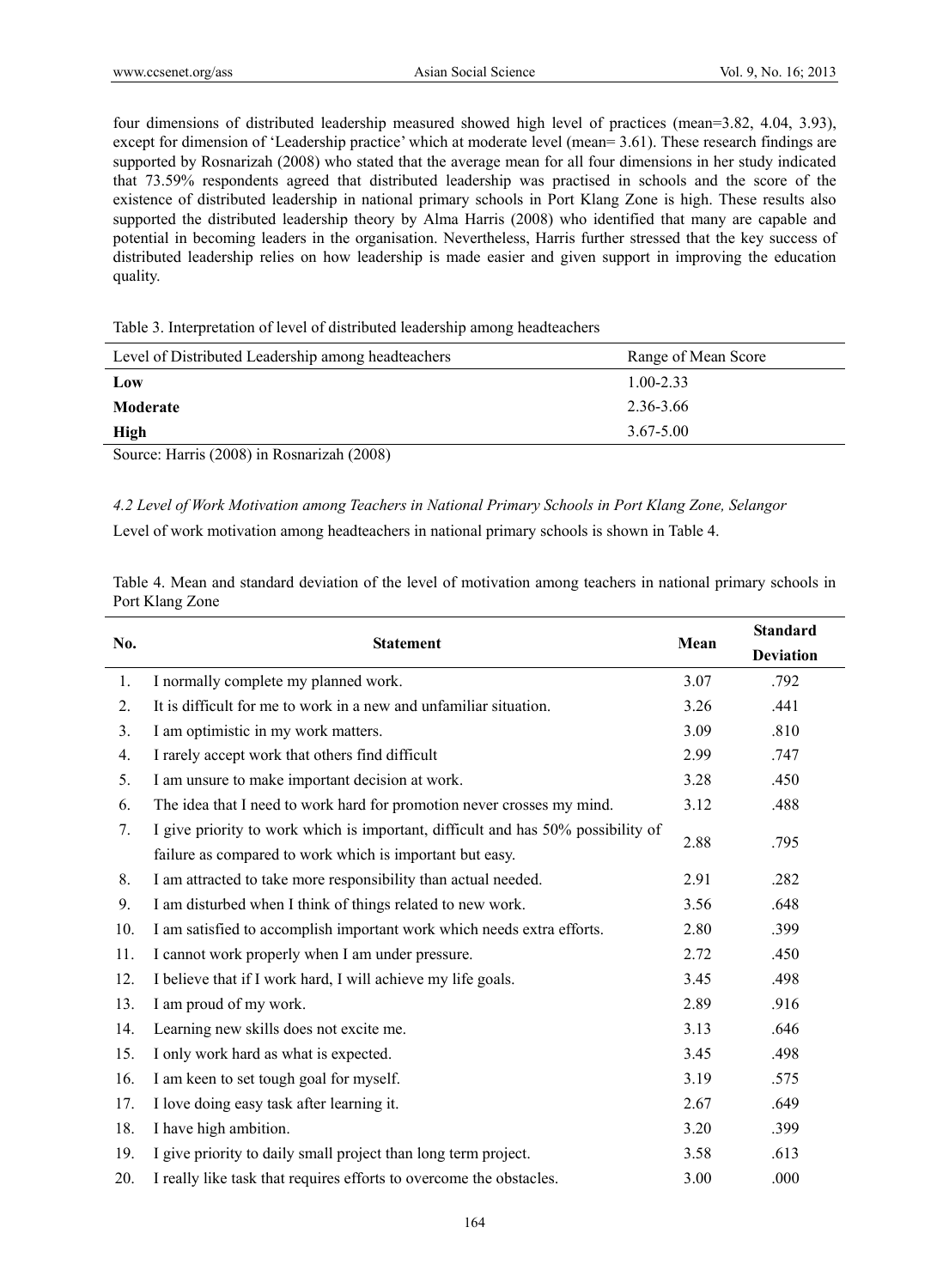| 21. | I appreciate the opportunity that enables me to know my strengths and<br>weaknesses.                                                        | 3.53 | .500 |
|-----|---------------------------------------------------------------------------------------------------------------------------------------------|------|------|
| 22. | I only get little satisfaction when I work hard.                                                                                            | 3.10 | .910 |
| 23. | Nowadays, I find that there is less promotion unless one is given the<br>opportunity.                                                       | 3.06 | .785 |
| 24. | Solving simple problem does not give me satisfaction as compared to how I<br>have done in tough work.                                       | 3.13 | .646 |
| 25. | I give priority to work that requires my personal thinking.                                                                                 | 3.72 | .450 |
| 26. | I love works that require my personal thinking.                                                                                             | 2.93 | .249 |
| 27. | I work because I have to.                                                                                                                   | 3.12 | .641 |
| 28. | I frequently succeed to accomplish the important goals that I have set.                                                                     | 3.64 | .480 |
| 29. | I am relief but I am not satisfied when I complete difficult work.                                                                          | 2.98 | .390 |
| 30. | I am able to deliver good job when I work in competition environment.                                                                       | 3.73 | .446 |
| 31. | Continuous work to achieve goals is not rewarding in my life.                                                                               | 2.65 | .477 |
| 32. | I always try to do difficult job which I am not sure whether I could do it than<br>trying a job that is easy which I believe I could do it. | 3.11 | .790 |
| 33. | I am not satisfied until I have not reached excellence.                                                                                     | 2.90 | .788 |
| 34. | I do not like to be responsible for handling tough situation.                                                                               | 2.85 | .360 |
| 35. | I give priority to challenging jobs.                                                                                                        | 3.09 | .810 |
| 36. | When I do a job, I set a high degree performance without considering how the<br>others do it.                                               | 3.35 | .478 |
| 37. | I always predict and avoid from a situation which failure possibility is<br>moderate.                                                       | 2.82 | .589 |
| 38. | I prefer to work which I feel confident and easy than doing work which is<br>tough and challenging.                                         | 2.37 | .484 |
|     | <b>Overall average</b>                                                                                                                      | 3.11 | .562 |

Table 4 shows that the value of overall average mean of the level of motivation among teachers towards work (tasks) in national primary schools in the district of Klang is  $3.11$  (SD = .562). Based on table 5, the mean value is 3.11 which are at high level.

| Table 5. Interpretation of the mean score of the level of teachers' motivations |  |
|---------------------------------------------------------------------------------|--|
|---------------------------------------------------------------------------------|--|

| No. | Level     | <b>Mean Score</b> |
|-----|-----------|-------------------|
| -1. | Very Low  | $1.00 - 2.00$     |
| 2.  | Low       | $2.01 - 3.00$     |
| 3.  | High      | $3.01 - 4.00$     |
| 4.  | Very High | $4.01 - 5.00$     |

Source: Mehrabian and Bank (1978) in Yaacob (1995)

The research findings shows that the mean score for the level of motivation among teachers towards work is at high level with mean value =  $3.11$  (DP = .562). The overall mean score is at high level.

### *4.3 The Relationship between Distributed Leadership among Headteachers and Motivation among Teachers*

Table 6 shows that there is a significant relationship between the distributed leadership practices and the level of motivation among teachers in national primary schools in Port Klang Zone. However, the relationship is weak (r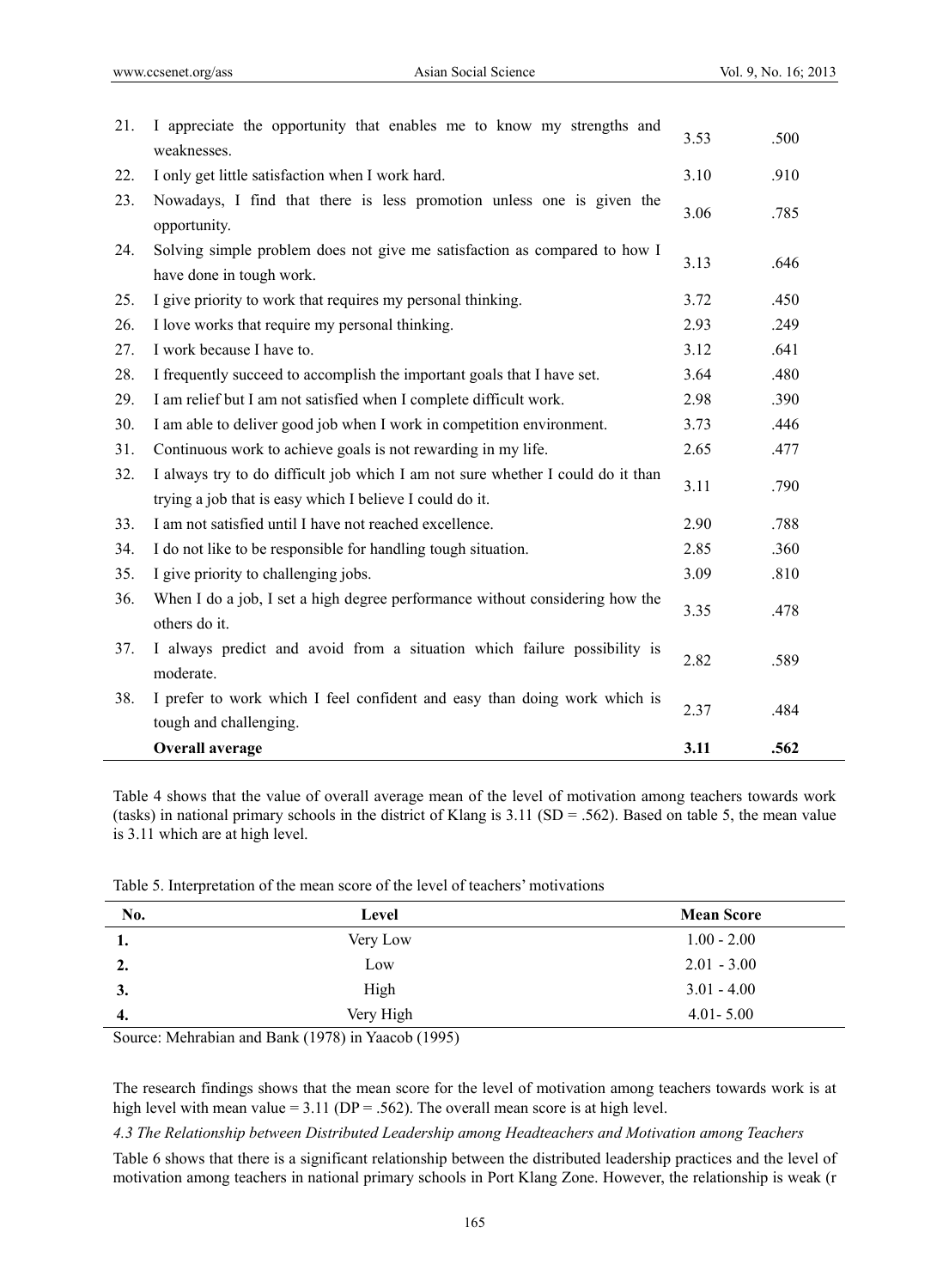### $= 0.279$ , p  $\leq 0.05$ ).

|            |                        | <b>Score Percentage of</b> | <b>Percentage Score of</b> |         |                   |                               |
|------------|------------------------|----------------------------|----------------------------|---------|-------------------|-------------------------------|
|            |                        |                            |                            |         | <b>Motivation</b> | <b>Distributed Leadership</b> |
|            | Percentage             | of                         | Significant                | Pearson |                   | $0.279*$                      |
| Score      |                        |                            | Correlation (2-tailed)     |         |                   | 0.000                         |
| Motivation |                        |                            | N                          |         | 243               | 243                           |
|            |                        | of                         | Significant                | Pearson | 0.279             |                               |
| Score      | Percentage             |                            | Correlation (2-tailed)     |         | 0.000             |                               |
|            | Distributed leadership |                            | N                          |         | 243               | 243                           |

Table 6. The relationship of distributed leadership among headteachers and the level of motivation among teachers

\* Correlation is significant at level  $\alpha$  = 0.01 (2-tailed)

These findings are in line with Mohd Najib (2004) who stated that the leadership styles of principals in eight schools in the District of Kota Star, Kedah Darul Aman has weak relationship with teachers' motivation. Yusuf (2004) in his study on Leadership Styles of Head of Office and its Relationship with Staffs Motivation found that there was significant relationship between leadership styles of directors and motivation of subordinates. Meanwhile, Ori Eyal and Guy Roth (2011), in their study entitled *"Principals' leadership and teachers' motivation: Self-determination theory analysis",* suggested that leadership styles among headteachers play important roles in motivating teachers and their well-beings. Harris (2008) highlighted potential for distributed leadership to make a difference in organisational change and great improvement is through motivation and teachers professional development.

#### **5. Research Implications**

Although the research findings showed that the overall level of distributed leadership practices among headteachers in national primary schools in Port Klang Zone, Selangor was high, there was one dimension that are at moderate level, which was leadership practices. Hence, the distributed leadership practices among headteachers need to be improved. Similarly, the level of motivation among teachers in national primary schools in Port Klang Zone, Selangor was overall at high level. However, the relationship aspect of this research showed that there was a relationship between the distributed leadership practices among headteachers and motivation among teachers but the relationship was weak. The distributed leadership practices should be implemented effectively as it has impact on the students learning outcomes (Silins & Mulford, 2002).

Further, these research findings provide information to various agents especially to key stakeholders on the aspects of the relationship between distributed leadership and teachers' motivation. For the policymakers and implementers such as Malaysia Ministry Education, Selangor Education Office and Klang District Education Office namely, these research findings could assist them to plan and implement effective professional leadership programs which suit headteachers in Port Klang Zone. This could help on the delivery process and improvement of distributed leadership practices in schools of particular area. In addition, these research findings could inspire the teachers to reflect on their level of work quality and practices for further improvement.

Researches related to distributed leadership in Malaysia are still at initial stage. This scenario is common as distributed leadership among headteachers in Malaysia are still new, hence, further research need to be actively conducted in seeing to what extent this leadership approach could be utilised in optimum.

#### **References**

- Ali, S. M. (2001). Perkaitan antara gaya, saluran dan keberkesanan komunikasi pengetua dengan motivasi guru. Latihan Ilmiah Sarjana Pendidikan. Universiti Kebangsaan Malaysia.
- Day, C., Sammons, P., Harris, A., Hopkins, D., Leithwood, K., Gu, Q., … Kington, A. (2007). *The Impact of School Leadership on Pupil Outcomes*. DCSF Interim Report (Year 1). London: Department for Children, Schools and Families.

Eyal, O., & Roth, G. (2011). Principals' leadership and teachers' motivation: Self-determination theory analysis.